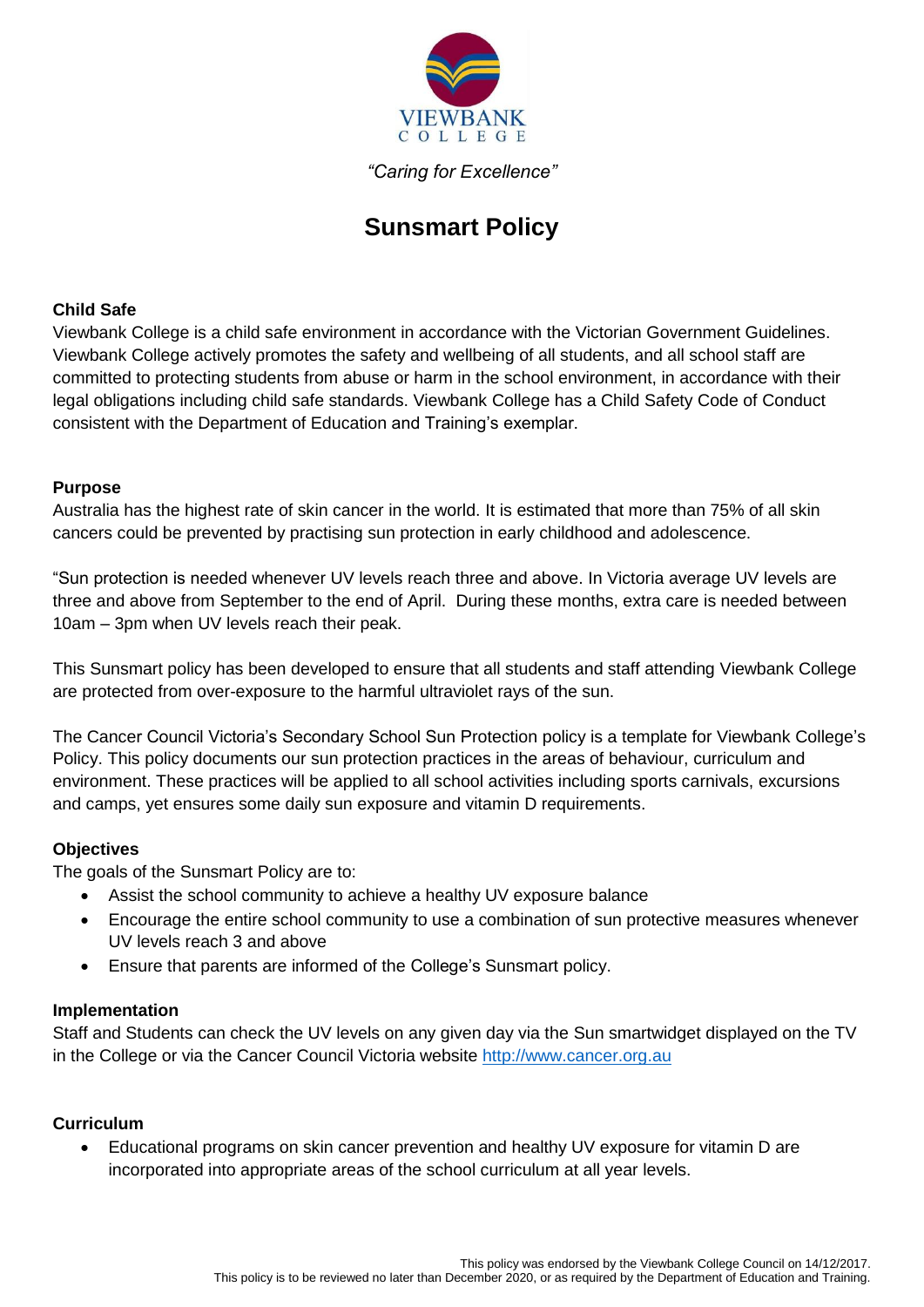# **Uniform/clothing**

Whenever UV levels are 3 or above:

- Students are actively encouraged to wear hats whenever they are outside.
- Longer style skirts/shorts/pants at least to the knee are also available.
- Staff are required to wear broad-brimmed, legionnaire or bucket hats (or alternatively use a parasol/umbrella) when participating in and attending outdoor school activities, including yard duty.
- The school will support those staff and students who choose to wear sunglasses. A close fitting wrap style that meets AS 1067 is recommended.

## **Sunscreen**

Whenever UV levels are 3 or above:

 Students and staff are actively encouraged to apply SPF30 (or higher) broad spectrum, water resistant sunscreen regularly e.g. prior to school, before recess, before lunch, PE lessons, sport, excursions etc.

## **Physical Education and Sport Education**

Whenever UV levels are 3 or above:

- Students are actively encouraged to wear hats for sport and physical education.
- The school sport uniform/dress code includes shirts with collars; singlets are not permitted to be worn for outdoor sporting events.
- For outdoor swimming carnivals and events, students should be encouraged to wear a t-shirt or rash vest.
- Where possible, outdoor activities/events will be scheduled to minimise time in direct sun e.g. earlier in the morning or later in the afternoon. The use of indoor and shaded facilities will be considered at other times where possible.
- Physical Education teachers will be encouraged to wear broad brimmed, legionnaire or bucket style hat and sensible clothing that covers skin, i.e. at least elbow length sleeves and knee length shorts, or preferably long pants.
- Periods of rest and recovery, including drink breaks, will be included in the lesson and students will be monitored for their ability to cope with the heat.
- On days of extreme heat, interschool matches will be postponed at the discretion of staff.

#### **Camps and Excursions**

Whenever UV levels are 3 or above:

- Sun protection is considered in planning of all camps and excursions.
- Processes for the planning of outdoor activities and excursions include the provision of shade areas e.g. permanent and portable structures, access to trees etc.

#### **Shade**

Whenever UV levels are 3 or above

- The College council will ensure shade provision is considered in plans for future buildings and grounds.
- The College council will ensure shade is available in school grounds, particularly in areas where students congregate – for example, lunch areas, canteen, and outdoor lesson areas. If this is not possible, the school is working towards increasing and/or monitoring shade (built, portable or natural) in the College grounds.
- Where shade is otherwise not available, temporary shade structures will be considered for events such as sports carnivals. Students and staff are actively encouraged to use shade when outside, particularly if they are not wearing appropriate hat or clothing.